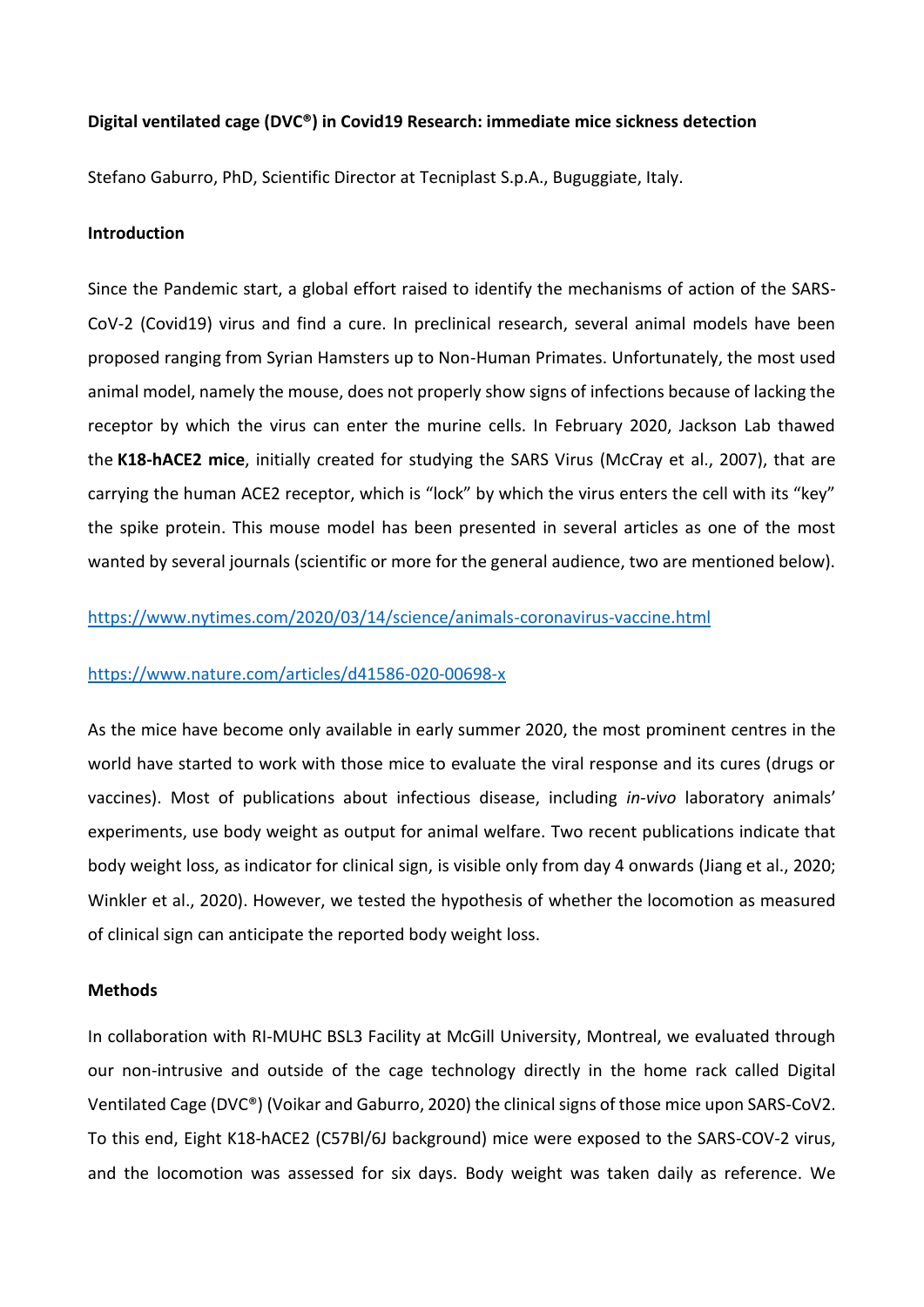compared the occurrence of disease progression against the gold standard for animal welfare in infectious disease namely daily body weight check.



## **Results & Brief Discussion**

The left graph shows that infected K18-hACE2 mice display a first change in body weight (expressed as %) only at day 4 after SARS-CoV-2 infection. The trend of body weight loss continues, up to 10%, until day 6. Instead, looking at the right graph in which the distance travelled (%) is plotted, it is notable that at Day2 post infection, there is a reduction of 50% of the distance travelled. As the infection progresses, there is a depression of the activity to 90%. Additionally, after five days, the animals are completely immobile. These results indicate sickness of the animal, and it is the first data of its kind, showing that SARS-CoV-2 impacts in such a significant way the animal locomotion. These body weight findings are also in line to what was recently published (Jiang et al., 2020; Winkler et al., 2020) in which only a relative decline in body weight was observed.

Importantly, the locomotion results are in line with what was reported before by other studies, namely that after seven days of SARS inoculation, the hACE2 mouse model become very sick up and eventually died after seven days (McCray et al., 2007).

# **Conclusion**

The home cage monitoring system demonstrated its potential to identify the viral effect which can not be objectively immediately with gold standard measures such body weight. Current research is underway to understand what the effects are via different vaccines. Additionally, because the technology can be applied in BSL-3 and 4 environments, the same system could also be used for